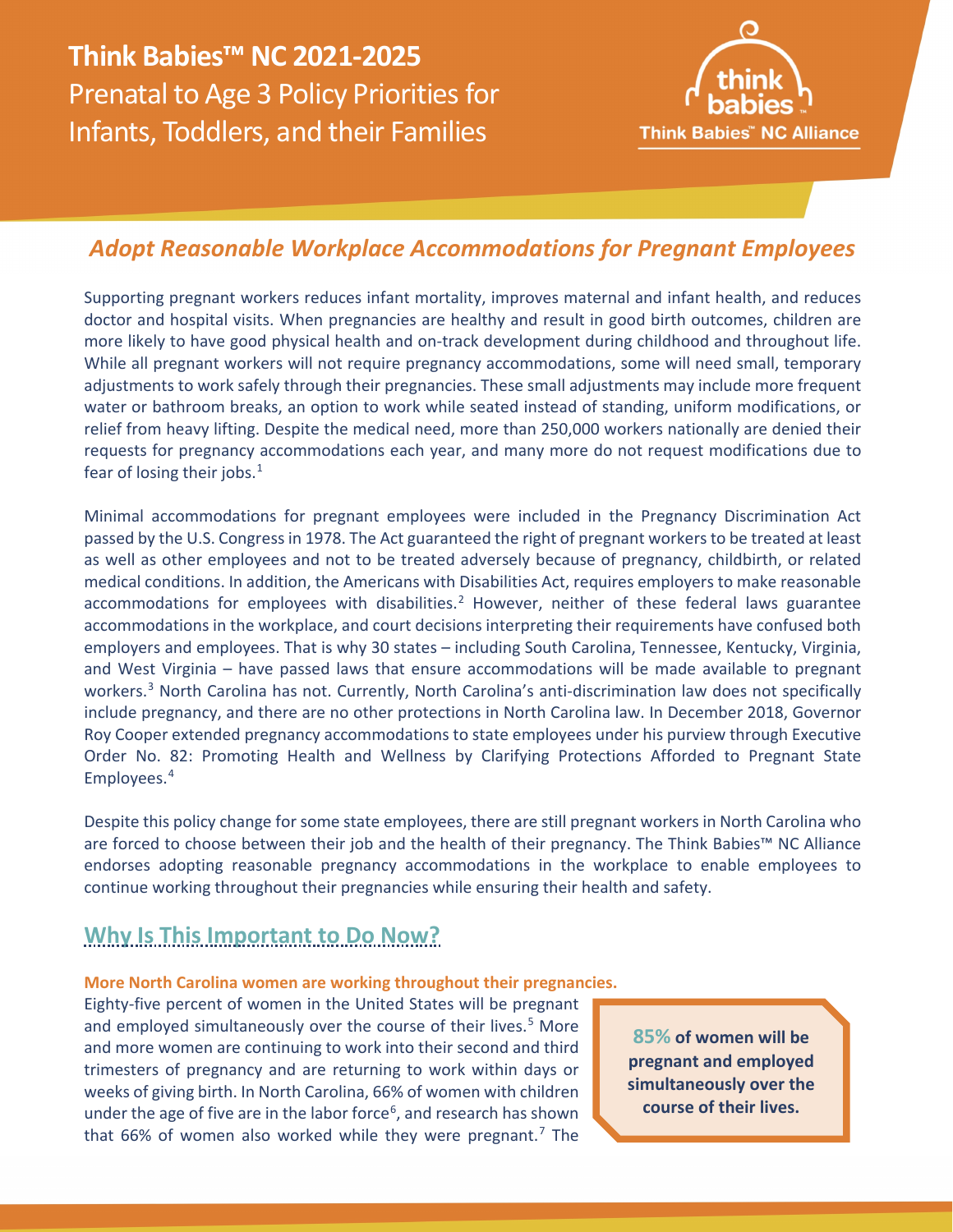American College of Obstetricians and Gynecologists published an opinion in April 2018 stating, "Working during pregnancy is generally safe. For those in high-risk occupations or with medically complicated pregnancies, work accommodations often can allow for continued safe employment."<sup>[8](#page-2-7)</sup> Given the increase in people working throughout their pregnancies, implementing pregnancy accommodations is crucial to support working mothers and ensure their continued participation in the labor force.

#### **Pregnancy accommodations improve maternal and child health.**

Pregnant workers who are denied accommodations and are unable to leave their jobs risk their own health and the health of their pregnancies. Physically demanding, stressful, or exhausting work increases the risk for preterm birth and low birth weight. Since 10.4% of babies in North Carolina are born preterm<sup>[9](#page-2-8)</sup> and 9.2% of infants are born at a low weight, it is critical that we address this problem that disproportionately impacts Black babies<sup>10</sup>. Adopting pregnancy accommodations is a researchbased solution that has been shown to promote physical and mental health and reduce the risk of poor birth outcomes.<sup>[11](#page-2-10)</sup>



### **Pregnancy accommodations promote family economic security.**

In North Carolina, 65% of children under age six have all available parents working,  $12$  and most pregnant people continue to work while pregnant. When pregnant employees have to stop working, their families lose critical income at the time they can least afford it. They may also lose health coverage and/or opportunities for career advancement, especially if they struggle to re-enter the job market after giving birth.<sup>[13](#page-2-12)</sup> Implementing pregnancy accommodations fights these impacts by increasing workforce retention and allowing mothers to provide financially for their growing families.

#### **Employers, employees, and the economy benefit from pregnancy accommodations.**

Pregnancy accommodations have been shown to improve workplace retention, increase employee productivity, reduce absenteeism, and improve job satisfaction, in addition to saving money for employers.<sup>14</sup> After implementing pregnancy accommodations, 40% of employers in the United States reported reduced worker's compensation and insurance costs.<sup>[15](#page-2-14)</sup> This can dramatically reduce spending, since each prematurely born baby costs employers an average of \$49,760 in healthcare costs.<sup>[16](#page-2-15)</sup> If a pregnant employee is forced to leave the workforce altogether, costs are even higher. The hiring, turnover, and training costs of replacing an employee can cost as much as five times the employee's yearly salary.<sup>[17](#page-2-16)</sup> These additional costs can be avoided by temporary, reasonable accommodations during pregnancy.



*The Think Babies™ NC Alliance seeks to ensure that North Carolina's youngest children, prenatal to age 3, benefit from effective and equitable public policies, programs, and funding so that all children have what they need to thrive: healthy beginnings, supported families, and quality early care and learning experiences.*

**For more information:** *Think Babies™ NC Alliance*: *[Info@ThinkBabiesNC.org](mailto:info@thinkbabiesnc.org)*